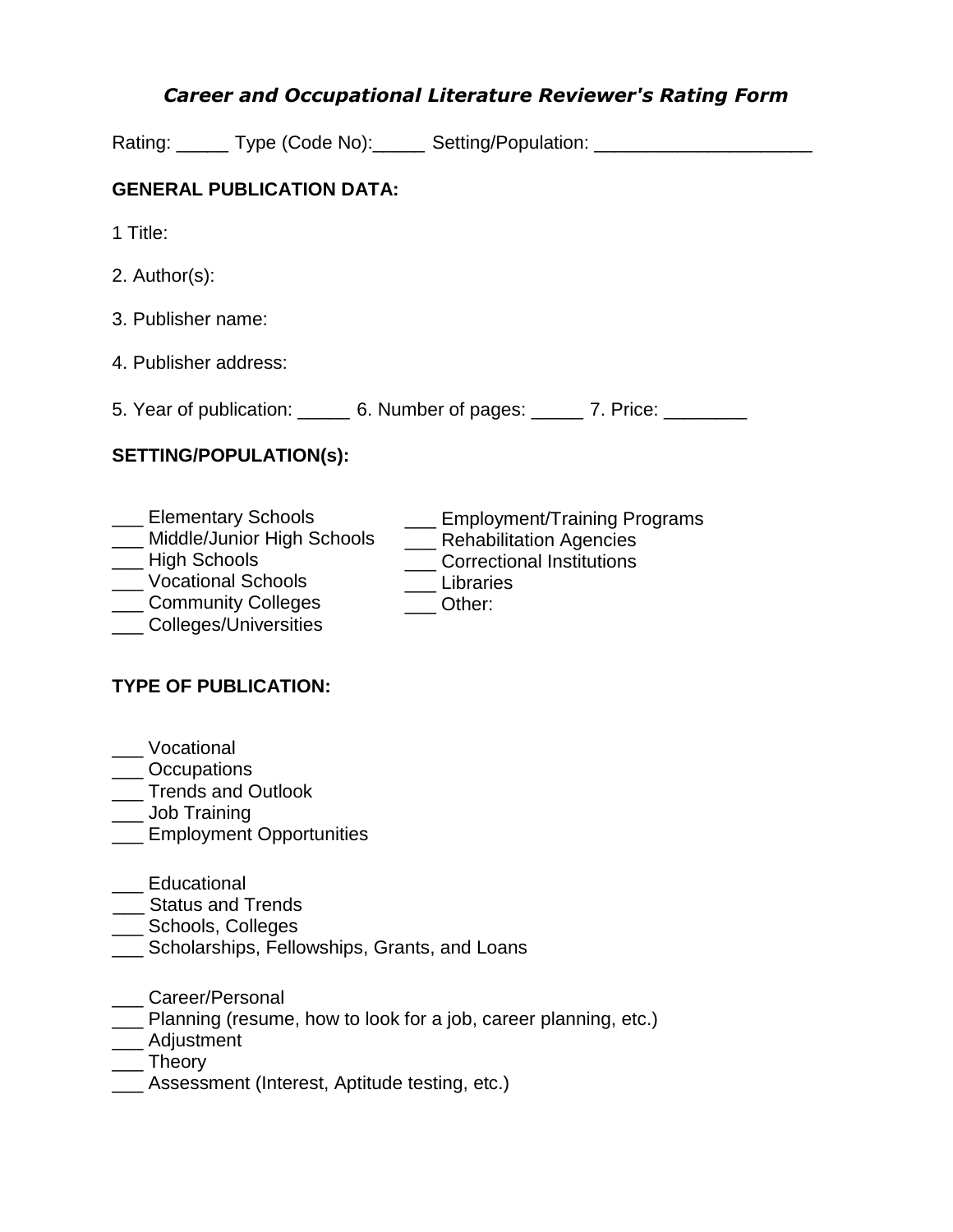### **CONTENT:**

#### **5=Outstanding 4=Good 3=Satisfactory 2=Poor 1=Unsatisfactory 0=Does not apply**

| 543210 | Date of publication is indicated on material                                                           |
|--------|--------------------------------------------------------------------------------------------------------|
| 543210 | Appropriate credits are given in the material Information accurate, free<br>from distortion            |
| 543210 | Clear, concise, interesting                                                                            |
| 543210 | Vocabulary appropriate to age group and occupational level                                             |
| 543210 | Intended purpose/population/use is clearly identified                                                  |
| 543210 | Free of bias (racial, sexual, age, physical ability, etc.)                                             |
| 543210 | Illustrations/graphic displays are current, enhance material                                           |
| 543210 | Duties and nature of work (purpose, activities, skills, etc.)                                          |
| 543210 | Conditions of work (work setting, physical activities, environment)                                    |
| 543210 | Preparation required (length and kind of training)                                                     |
| 543210 | Special requirements (license, certification, degrees, memberships,<br>personal/social criteria, etc.) |
| 543210 | Methods of entry (typical, preferred, any alternative means)                                           |
| 543210 | Earnings and other benefits (figures should be current and represent<br>range)                         |
| 543210 | Usual advancement opportunities (any requirements for advancement)                                     |
| 543210 | Employment outlook (current, realistic, short- and long-term)                                          |
| 543210 | Opportunities for experience and exploration                                                           |
| 543210 | Related occupations indicated                                                                          |
| 543210 | Sources of education and training                                                                      |
| 543210 | Sources of additional information                                                                      |

*The following items are applicable only when the publication is a bibliography, directory, or financial assistance publication.*